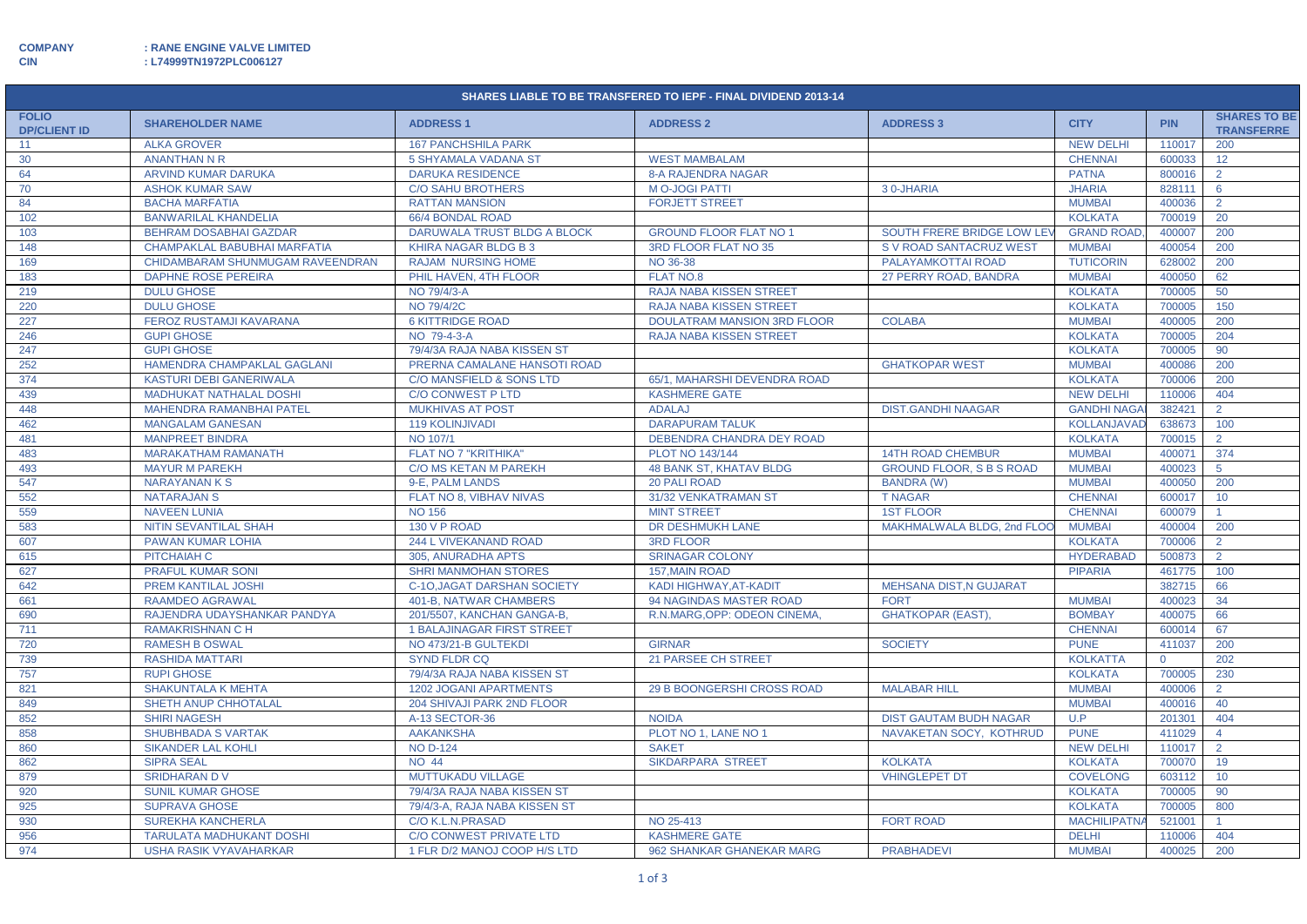**CIN : L74999TN1972PLC006127**

| SHARES LIABLE TO BE TRANSFERED TO IEPF - FINAL DIVIDEND 2013-14 |                                      |                                   |                                     |                                   |                      |            |                                          |  |  |
|-----------------------------------------------------------------|--------------------------------------|-----------------------------------|-------------------------------------|-----------------------------------|----------------------|------------|------------------------------------------|--|--|
| <b>FOLIO</b><br><b>DP/CLIENT ID</b>                             | <b>SHAREHOLDER NAME</b>              | <b>ADDRESS 1</b>                  | <b>ADDRESS 2</b>                    | <b>ADDRESS 3</b>                  | <b>CITY</b>          | <b>PIN</b> | <b>SHARES TO BE</b><br><b>TRANSFERRE</b> |  |  |
| 983                                                             | <b>VARMACRR</b>                      | <b>MANAGING DIRECTOR</b>          | <b>M/S ASPIN WALL &amp; CO LTD</b>  | POST BOX NO 2                     | <b>COCHIN</b>        | 682001     | 150                                      |  |  |
| 1051                                                            | <b>VISWANATHAN PK</b>                | <b>FLAT 2 GROUND FLOOR</b>        | PLOT 268 NAND DEEP                  | <b>SION WEST</b>                  | <b>MUMBAI</b>        | 400022     | 100                                      |  |  |
| 1092                                                            | SIVASUBRAMANIAN M                    | PLOT NO 44 MARUTHI NAGAR          | <b>RAJAKILPAKKAM</b>                |                                   | <b>CHENNAI</b>       | 600073     | 50                                       |  |  |
| 1354                                                            | <b>RATHNAKER D S</b>                 | <b>MERCHANT</b>                   | 11/63 AMARAVATHY                    | <b>COCHIN</b>                     |                      | $\Omega$   | 37                                       |  |  |
| 1392                                                            | <b>BEENU THOMAS</b>                  | <b>F-48 BHAGAT SINGH MARKET</b>   | <b>NEW DELHI</b>                    |                                   |                      | 110001     | 140                                      |  |  |
| 1406                                                            | <b>SHAM SUNDAR KUMAR</b>             | <b>C/O COMPANY LAW DIGEST</b>     | F-9 SOUTH EXTENSION PART ONE        | <b>NEW DELHI</b>                  |                      | 110049     | 2310                                     |  |  |
| 1426                                                            | PREM KANTILAL JOSHI                  | C-10 JAGAT DARSHAN SOCIETY        | <b>NEAR HIGH WAY PETROL PUMP</b>    |                                   | AT KADI (N GU        | 382715     | 140                                      |  |  |
| 1428                                                            | PRABHA VISWANATHAN                   | C/O: HASMUKHBAHI S.SHAH           | SOHAM, 7 JAWAHAR SOCIETY            | <b>R.V.DESAI ROAD</b>             | <b>BARODA</b>        | 390001     | 140                                      |  |  |
| 1435                                                            | <b>VASANT SAKHARAM PATKAR</b>        | 204, CHARTERED HOUSE, IIND FLOOR, | 293/297.Dr.CAWASJI HORMASJI STREET. | NEXT TO. QUEENS ROAD CHURC        | <b>MUMBAI</b>        | 400002     | 84                                       |  |  |
| 1438                                                            | NARIMAN HORMUSJEE K VACHA            | <b>SHIRIN MANSION, 3RD FLOOR.</b> | <b>B</b> BLOCK                      | <b>NEAR GAMADIA PARSI COLONY</b>  | TARDEO, BOME         | 400007     | 130                                      |  |  |
| 1455                                                            | <b>VITHAL ANANT BHADBHADE</b>        | <b>SADHANA</b>                    | <b>GROUND FLOOR</b>                 | S H PARDKAR MARG SHIVAJI PAR      | <b>MUMBAI</b>        | 400028     | 105                                      |  |  |
| 1480                                                            | <b>NAGESH VASU NAIK</b>              | 6/14 TARAM NIVAS (A)              | <b>VALLABH BAUG LANE</b>            | <b>GHATKOPAR (EAST)</b>           | <b>MUMBAI</b>        | 400075     | 420                                      |  |  |
| 1483                                                            | <b>DEVYANI R DOSHI</b>               | 404.C/3. HIGHLAND PARK            | <b>JAYSHASTRI NAGAR</b>             | <b>MULAND (W)</b>                 | <b>MUMBAI</b>        | 400080     | 35                                       |  |  |
| 1485                                                            | <b>K MANI</b>                        | C 11 GREEN ACRES BUNGALOWS        | DIN QUERRY ROAD DEONAR              |                                   | <b>MUMBAI</b>        | 400088     | 142                                      |  |  |
| 1512                                                            | <b>REVATI R GOKHALE</b>              | <b>VISHWANATH SMRUTI</b>          | <b>VIJAYANAGAR COLONY</b>           | <b>PUNE</b>                       |                      | 411030     | 1400                                     |  |  |
| 1523                                                            | <b>NEMICHAND JAIN N</b>              | <b>ANAND MANGAL</b>               | 54, SITARAM PARK COLONY             | <b>NEAR BADA GANPATI</b>          | <b>INDORE (M.P.)</b> | 452002     | 70                                       |  |  |
| 1524                                                            | <b>NEMICHAND JAIN</b>                | <b>ANAND MANGAL</b>               | <b>54 SITARAM PARK COLONY</b>       | <b>NEAR BADA GANPATI</b>          | <b>INDORE (M.P.)</b> | 452002     | 70                                       |  |  |
| 1527                                                            | <b>BHASKARA BABU DIVAKARUNI</b>      | 74, BHEL ENCLAVE,                 | <b>AKBAR ROAD,</b>                  | <b>MANOVIKAS NAGAR POST,</b>      | <b>SECUNDERAB</b>    | 500009     | 140                                      |  |  |
| 1531                                                            | <b>V SARADA</b>                      | <b>PLOT NO: 168</b>               | ROAD NO: 13A,                       | <b>JUBILEE HILLS</b>              | <b>HYDERABAD</b>     | 500034     | 21                                       |  |  |
| 1533                                                            | VIJAYA JAMMALAMADAKA                 | B-141, 2ND MAIN ROAD              | <b>SAINIKPURI</b>                   | <b>SECUNDERABAD</b>               |                      | 500094     | 35                                       |  |  |
| 1552                                                            | <b>ANNAPOORNA SITARAM</b>            | <b>2B CLAIRMONT APTS</b>          | NO 12 REST HOUSE CRESCENT           |                                   | <b>BANGALORE</b>     | 560001     | 14                                       |  |  |
| 1553                                                            | <b>REKHA N RANAWAT</b>               | <b>NO-24</b>                      | <b>RANAWAT MANSION</b>              | K R SETTYPET ANDANAPPA LAN        | <b>BANGALORE</b>     | 560002     | 140                                      |  |  |
| 1567                                                            | <b>SHASHIKALA</b>                    | 161 R V LAYOUT                    | <b>KUMARA PARK WEST EXTN</b>        | <b>BANGALORE</b>                  |                      | 560020     | 70                                       |  |  |
| 1588                                                            | <b>S VATSALA</b>                     | `DHANYA`                          | <b>126, NANDIDURG ROAD</b>          | <b>BANGALORE</b>                  |                      | 560046     | $\mathbf{1}$                             |  |  |
| 1596                                                            | <b>ASLAM AHAMED</b>                  | NO 825/1                          | <b>SRS ROAD</b>                     | <b>PEENYA</b>                     | <b>BANGALORE</b>     | 560058     | 70                                       |  |  |
| 1608                                                            | <b>ROOPA</b>                         | NO:164/44, 9TH MAIN ROAD          | <b>RMVEXTENSION</b>                 | <b>BANGALORE</b>                  |                      | 560080     | 560                                      |  |  |
| 1629                                                            | <b>CHANDRASHEKHAR SHENOY B</b>       | <b>NEAR VANITHA SAMAJ</b>         | <b>MARKET ROAD</b>                  | <b>KARKALA</b>                    | D.K                  | 574104     | 140                                      |  |  |
| 1654                                                            | P RAMIAH                             | <b>10 PARAMSIVA CHETTY ST</b>     | <b>MADRAS</b>                       |                                   |                      | 600003     | 350                                      |  |  |
| 1662                                                            | <b>RAMASWAMY K H</b>                 | 3/23 EDWARD ELLIOTS ROAD          | <b>MYLAPORE</b>                     | <b>MADRAS</b>                     |                      | 600004     | 42                                       |  |  |
| 1667                                                            | <b>SUSHILA GOPINATH</b>              | "SHOBA"                           | <b>13 HADDOWS ROAD</b>              | <b>MADRAS</b>                     |                      | 600006     | 161                                      |  |  |
| 1669                                                            | <b>SRINIVASAMURTI T T</b>            | <b>SUNDARI</b>                    | <b>26 KASTURI ESTATE</b>            | <b>MADRAS</b>                     |                      | 600006     | 23                                       |  |  |
| 1686                                                            | K S GOPALAKRISHNAN                   | 8, RAMAKRISHNA STREET             | T.NAGAR (NORTH).                    | <b>MADRAS</b>                     |                      | 600017     | 140                                      |  |  |
| 1698                                                            | <b>MADHAVAN R</b>                    | <b>28 SEETHAMMA ROAD</b>          | <b>ALWARPET</b>                     | <b>MADRAS</b>                     |                      | 600018     | 70                                       |  |  |
| 1742                                                            | <b>DARSHAN KWATRA</b>                | <b>6&amp;7 GEE GEE CASTLR</b>     | <b>186 LLOYDS ROAD</b>              | <b>MADRAS</b>                     |                      | 600086     | 140                                      |  |  |
| 1745                                                            | <b>CHARI RK</b>                      | "KRUPA" 33 BEACH HOME -           | AVENUE FIRST CROSS ST               | <b>BESANT NAGAR</b>               | <b>MADRAS</b>        | 600090     | 1260                                     |  |  |
| 1799                                                            | P SHOBANA                            | POOTHAMPILLY HOUSE                | <b>CHITTOOR ROAD</b>                | <b>COCHIN</b>                     | <b>KERALA</b>        | 682011     | 84                                       |  |  |
| 1802                                                            | <b>RAVI VARMA K</b>                  | "AMBI KALAYAM"                    | <b>WARRIAM ROAD</b>                 | <b>ERNAKULAM</b>                  | <b>COCHIN</b>        | 682016     | 10 <sup>°</sup>                          |  |  |
| 1809                                                            | <b>SHINEY VARGHESE</b>               | <b>C/O K P VARGHESE</b>           | <b>KARINGEN HOUSE</b>               | <b>NADUVATTOM</b>                 | <b>NEELEESWAR</b>    | 683584     | 140                                      |  |  |
| 1201770100716422                                                | <b>KARTIKEY SHARMA</b>               | S/O SH. UMA SHANKAR SHARMA        | <b>NEAR DAUJI TEMPAL</b>            | <b>GOPAL GARH,</b>                | <b>BHARATPUR</b>     | 321001     | $\mathbf{3}$                             |  |  |
| 1202000000152463                                                | <b>MEENA SHRIKRISHNA APTE</b>        | PLOT NO.6A                        | <b>RUKMINI NAGAR</b>                |                                   | <b>KOLHAPUR</b>      | 416005     | 222                                      |  |  |
| 1202890000278867                                                | DARAYUS BEHRAMJI MOWDAWALA           | <b>PERUEZ LODGE</b>               | 16TH ROAD,                          | KHAR-(W)                          | <b>MUMBAI</b>        | 400052     | 100                                      |  |  |
| 1203320002541520                                                | <b>K RAKESHKUMAR</b>                 | NO 41 BYRAGI MADAM                | SHOUNGHUR WALAJAPET (TK)            | <b>VELLORE DT</b>                 | <b>VELLORE</b>       | 631102     | $\mathbf{1}$                             |  |  |
| 1203840000237454                                                | MAHESH PRALHADRAO KOLHE              | <b>S/O PRALHAD KOLHE</b>          | <b>NEAR HOLICROSS SCHOOL</b>        | <b>LOKMANYA COLONY</b>            | <b>AMRAVATI</b>      | 444602     | $\overline{2}$                           |  |  |
| 1203910000029533                                                | <b>VENKATA KUMARA SWAMY TALUPURU</b> | FLAT NO 5504 A-B BLOCK PPRANAV    | ANNAPOORNA LOTUS PARK SAFARINA      | <b>GAR BESIDEKOTHAGUDA PUBLIC</b> | <b>SCHOOL KOND</b>   | 500084     | 277                                      |  |  |
| 1204470000090528                                                | <b>ATOOR PRADEESH</b>                | NO.759 1ST FLOOR                  | 100 FEET ROAD                       | <b>INDIRANAGAR</b>                | <b>BANGALORE</b>     | 560038     | 9                                        |  |  |
| 1204470006475533                                                | <b>SANGITA AGARWAL</b>               | <b>SHIBPUR 1ST LANE</b>           | <b>TRIBENI BANSBERIA</b>            |                                   | <b>HOOGHLY</b>       | 712502     | 19                                       |  |  |
| IN30017510203397                                                | JAYALAKSHMI.C                        | OLD NO 18/13A, NEW NO 36          | 26TH STREET, 18TH BLOCK             | THIRU NAGAR, VILLIVAKKAM          | <b>CHENNAI</b>       | 600049     | $\mathbf{1}$                             |  |  |
| IN30023911495127                                                | <b>PRAKASH RAO R</b>                 | 471 9TH MAIN                      | <b>ITI LAYOUT MALLATHAHALLI</b>     | <b>BENGALURU</b>                  | <b>KARNATAKA</b>     | 560056     | 52                                       |  |  |
| IN30044110674334                                                | <b>ARCHANA J</b>                     | <b>CROWN COURT FLAT NO 301</b>    | OLD NO 13 NEW NO 8 BANK STREET      | <b>KILPAUK</b>                    | <b>CHENNAI</b>       | 600010     | $\blacktriangleleft$                     |  |  |
|                                                                 |                                      |                                   |                                     |                                   |                      |            |                                          |  |  |